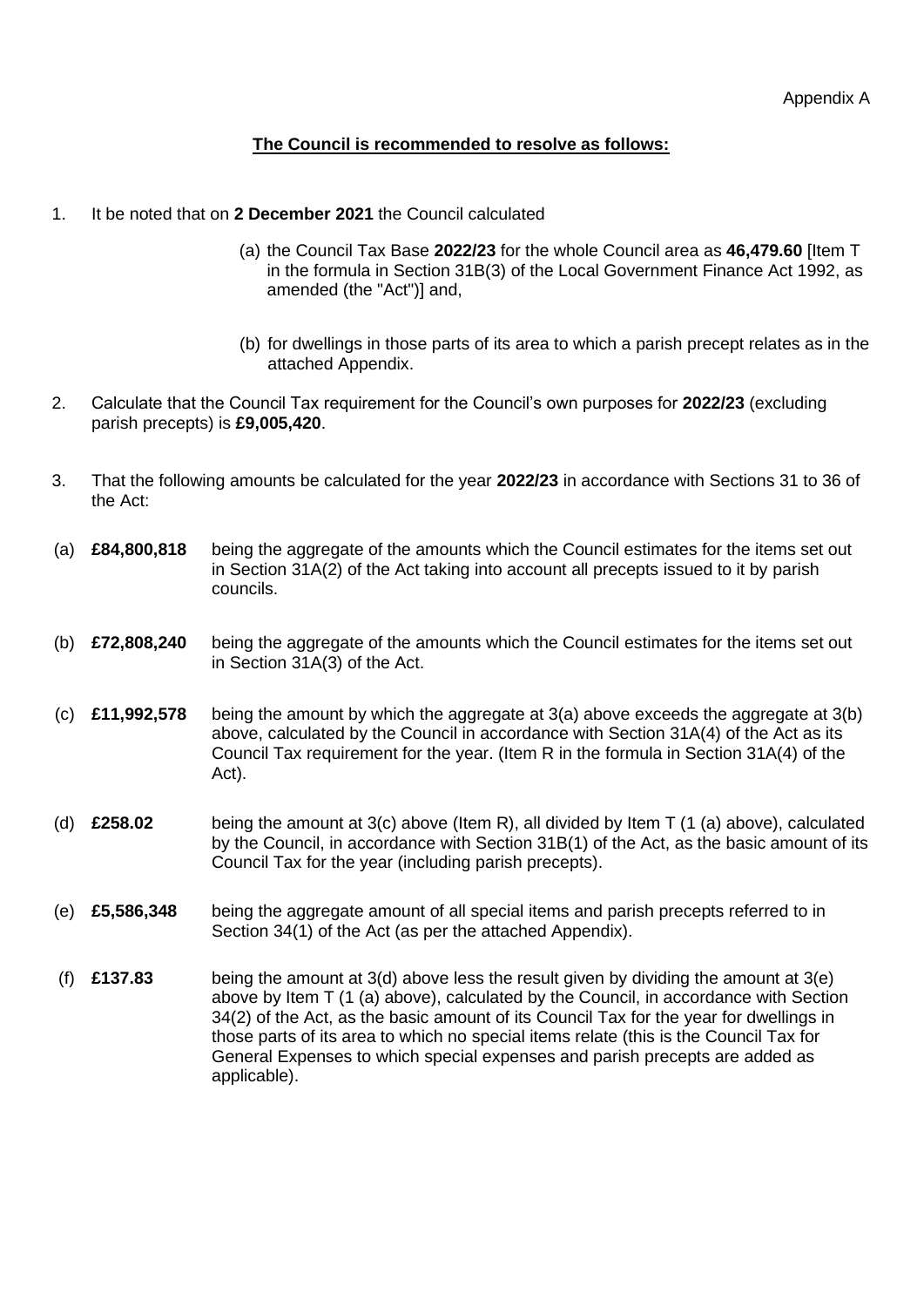## Special Expenses Areas:

| Capel                        | 2.33   |
|------------------------------|--------|
| <b>Rusthall</b>              | 71.29  |
| <b>Royal Tunbridge Wells</b> | 123.20 |
| Southborough                 | 5.93   |

Parish and Town Areas:

|                                 | £      |
|---------------------------------|--------|
| Benenden                        | 43.82  |
| <b>Bidborough</b>               | 128.58 |
| <b>Brenchley &amp; Matfield</b> | 91.05  |
| Capel                           | 78.10  |
| Cranbrook & Sissinghurst        | 139.34 |
| Frittenden                      | 41.80  |
| Goudhurst                       | 154.85 |
| <b>Hawkhurst</b>                | 118.69 |
| Horsmonden                      | 92.07  |
| Lamberhurst                     | 77.05  |
| <b>Paddock Wood</b>             | 161.25 |
| Pembury                         | 106.11 |
| <b>Rusthall</b>                 | 49.63  |
| Sandhurst                       | 132.44 |
| Southborough                    | 138.28 |
| <b>Speldhurst</b>               | 69.11  |

being the amounts given by adding to the amount at 3(f) above the amounts of the special item or items relating to dwellings in those parts of the Council's area mentioned above divided in each case by the amount at 1(b) above, calculated by the Council, in accordance with Section 34(3) of the Act, as the basic amount of its council tax for the year for dwellings in those parts of its area to which one or more special items relate (i.e. The total of the Band D Council Tax for the Borough General, Special Expenses and Parish and Town Councils, **excluding** Kent County Council, Police and Fire Authorities).

|                         | <b>BAND</b> | <b>BAND</b> | <b>BAND</b> | <b>BAND</b> | <b>BAND</b> | <b>BAND</b> | <b>BAND</b> | <b>BAND</b> |
|-------------------------|-------------|-------------|-------------|-------------|-------------|-------------|-------------|-------------|
| <b>Total Borough +</b>  | A           | в           | C           | D           | Е           | F           | G           | н           |
| <b>Special + Parish</b> | 6/9         | 7/9         | 8/9         | 9/9         | 11/9        | 13/9        | 15/9        | 18/9        |
|                         | £           | £           | £           | £           | £           | £           | £           | £           |
| <b>Benenden</b>         | 121.10      | 141.28      | 161.47      | 181.65      | 222.02      | 262.39      | 302.75      | 363.30      |
| <b>Bidborough</b>       | 177.61      | 207.21      | 236.81      | 266.41      | 325.61      | 384.82      | 444.02      | 532.82      |
| <b>Brenchley &amp;</b>  |             |             |             |             |             |             |             |             |
| <b>Matfield</b>         | 152.59      | 178.02      | 203.45      | 228.88      | 279.74      | 330.61      | 381.47      | 457.76      |
| <b>Capel</b>            | 145.51      | 169.75      | 194.01      | 218.26      | 266.77      | 315.27      | 363.77      | 436.52      |
| <b>Cranbrook &amp;</b>  |             |             |             |             |             |             |             |             |
| <b>Sissinghurst</b>     | 184.78      | 215.58      | 246.38      | 277.17      | 338.76      | 400.36      | 461.95      | 554.34      |
| <b>Frittenden</b>       | 119.76      | 139.71      | 159.68      | 179.63      | 219.55      | 259.47      | 299.39      | 359.26      |
| <b>Goudhurst</b>        | 195.12      | 227.64      | 260.16      | 292.68      | 357.72      | 422.76      | 487.80      | 585.36      |
| <b>Hawkhurst</b>        | 171.02      | 199.51      | 228.02      | 256.52      | 313.53      | 370.53      | 427.54      | 513.04      |
| <b>Horsmonden</b>       | 153.27      | 178.81      | 204.36      | 229.90      | 280.99      | 332.08      | 383.17      | 459.80      |
| Lamberhurst             | 143.26      | 167.13      | 191.01      | 214.88      | 262.63      | 310.38      | 358.14      | 429.76      |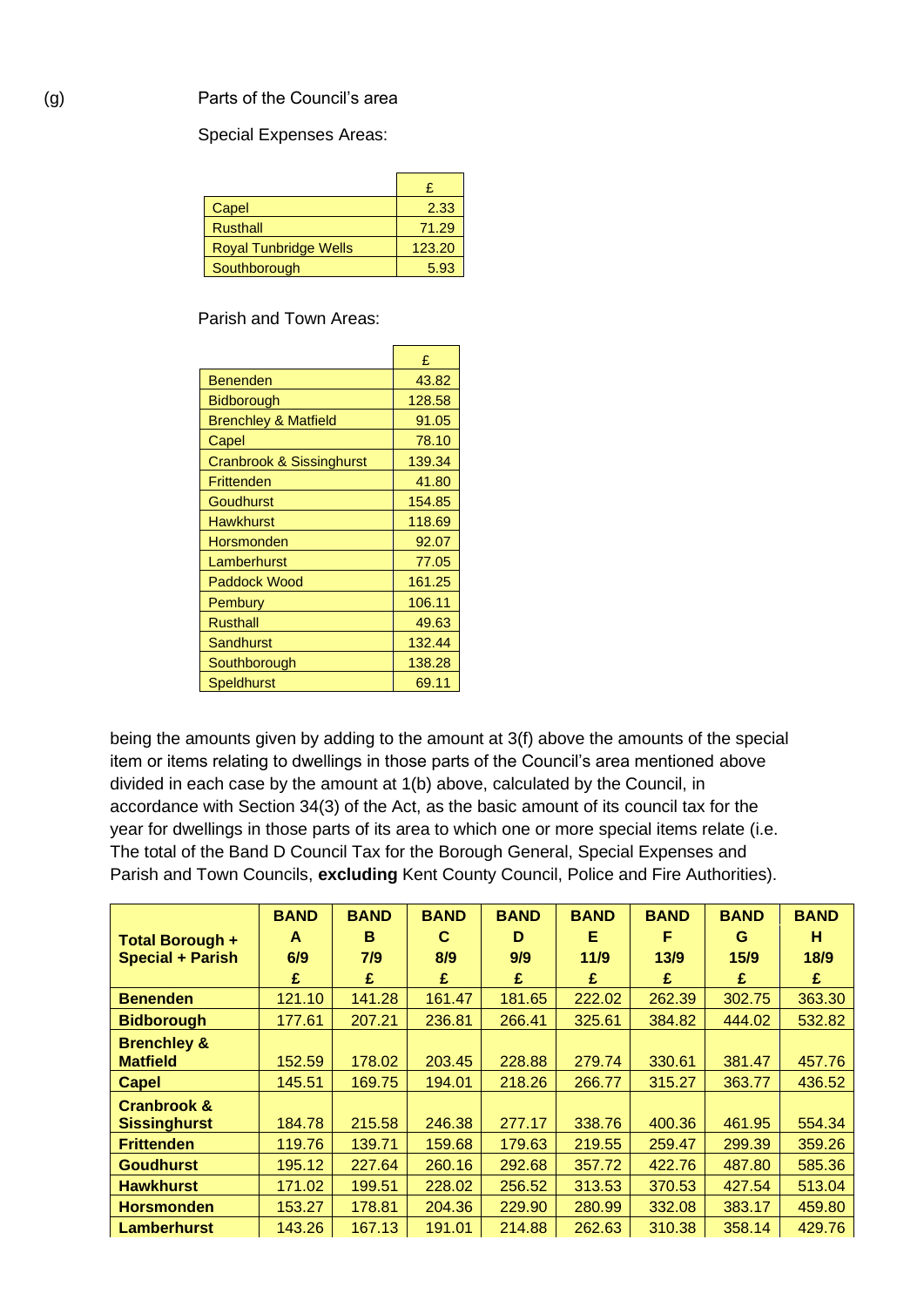| <b>Paddock Wood</b>    | 199.39 | 232.62 | 265.85 | 299.08 | 365.54 | 432.01 | 498.47 | 598.16 |
|------------------------|--------|--------|--------|--------|--------|--------|--------|--------|
| <b>Pembury</b>         | 162.63 | 189.73 | 216.84 | 243.94 | 298.15 | 352.36 | 406.57 | 487.88 |
| <b>Royal Tunbridge</b> |        |        |        |        |        |        |        |        |
| <b>Wells</b>           | 174.02 | 203.02 | 232.03 | 261.03 | 319.04 | 377.05 | 435.05 | 522.06 |
| <b>Rusthall</b>        | 172.51 | 201.25 | 230.01 | 258.75 | 316.25 | 373.75 | 431.26 | 517.50 |
| <b>Sandhurst</b>       | 180.18 | 210.21 | 240.24 | 270.27 | 330.33 | 390.39 | 450.45 | 540.54 |
| <b>Southborough</b>    | 188.03 | 219.36 | 250.71 | 282.04 | 344.72 | 407.40 | 470.07 | 564.08 |
| <b>Speldhurst</b>      | 137.96 | 160.95 | 183.95 | 206.94 | 252.93 | 298.92 | 344.90 | 413.88 |

being the amounts given by multiplying the amounts at 3(f) and 3(g) above by the number which, in the proportion set out in Section 5(1) of the Act, is applicable to dwellings listed in a particular valuation band divided by the number which in that proportion is applicable to dwellings listed in valuation band D, calculated by the Council, in accordance with Section 36(1) of the Act, as the amounts to be taken into account for the year in respect of categories of dwellings listed in different valuation bands.

(h) That it be noted that for the year **2022/23** the major precepting authorities have stated the following amounts in precepts issued to the Council, in accordance with section 40 of the Local Government Finance Act 1992 for each of the categories of dwellings below –

| 2022/23                                             | <b>BAND</b><br>A | <b>BAND</b><br>в | <b>BAND</b><br>С | <b>BAND</b><br>D | <b>BAND</b><br>Е | <b>BAND</b><br>F | <b>BAND</b><br>G | <b>BAND</b><br>н |
|-----------------------------------------------------|------------------|------------------|------------------|------------------|------------------|------------------|------------------|------------------|
|                                                     | £                | £                | £                | £                | £                | £                | £                | £                |
| KCC excl. social care                               | 858.66           | 1001.77          | 1144.88          | 1287.99          | 1574.21          | 1860.43          | 2146.65          | 2575.98          |
| <b>KCC</b> social care levy                         | 115.50           | 134.75           | 154.00           | 173.25           | 211.75           | 250.25           | 288.75           | 346.50           |
| <b>KCC Total</b>                                    | 974.16           | 1136.52          | 1298.88          | 1461.24          | 1785.96          | 2110.68          | 2435.40          | 2922.48          |
| <b>Kent Police and</b><br><b>Crime Commissioner</b> | 152.10           | 177.45           | 202.80           | 228.15           | 278.85           | 329.55           | 380.25           | 456.30           |
| <b>Kent Fire &amp;</b><br><b>Rescue Service</b>     | 54.90            | 64.05            | 73.20            | 82.35            | 100.65           | 118.95           | 137.25           | 164.70           |

That, having calculated the aggregate in each case of the amounts at 3(g) and 3(h) above, the Council, in accordance with Sections 30 and 36 of the Local Government Finance Act 1992, hereby sets the following amounts as the amounts of Council Tax for the year **2022/23** for each of the categories of dwellings shown below –

|                                               | <b>BAND</b> | <b>BAND</b> | <b>BAND</b> | <b>BAND</b> | <b>BAND</b> | <b>BAND</b> | <b>BAND</b> | <b>BAND</b> |
|-----------------------------------------------|-------------|-------------|-------------|-------------|-------------|-------------|-------------|-------------|
| 2022/23                                       | A           | в           | C           | D           | Е           | F           | G           | н           |
|                                               | 6/9         | 7/9         | 8/9         | 9/9         | 11/9        | 13/9        | 15/9        | 18/9        |
|                                               | £           | £           | £           | £           | £           | £           | £           | £           |
| <b>Benenden</b>                               | 1302.26     | 1519.30     | 1736.35     | 1953.39     | 2387.48     | 2821.57     | 3255.65     | 3906.78     |
| <b>Bidborough</b>                             | 1358.77     | 1585.23     | 1811.69     | 2038.15     | 2491.07     | 2944.00     | 3396.92     | 4076.30     |
| <b>Brenchley &amp;</b>                        |             |             |             |             |             |             |             |             |
| <b>Matfield</b>                               | 1333.75     | 1556.04     | 1778.33     | 2000.62     | 2445.20     | 2889.79     | 3334.37     | 4001.24     |
| <b>Capel</b>                                  | 1326.67     | 1547.77     | 1768.89     | 1990.00     | 2432.23     | 2874.45     | 3316.67     | 3980.00     |
| <b>Cranbrook &amp;</b><br><b>Sissinghurst</b> | 1365.94     | 1593.60     | 1821.26     | 2048.91     | 2504.22     | 2959.54     | 3414.85     | 4097.82     |
| <b>Frittenden</b>                             | 1300.92     | 1517.73     | 1734.56     | 1951.37     | 2385.01     | 2818.65     | 3252.29     | 3902.74     |
| <b>Goudhurst</b>                              | 1376.28     | 1605.66     | 1835.04     | 2064.42     | 2523.18     | 2981.94     | 3440.70     | 4128.84     |
| <b>Hawkhurst</b>                              | 1352.18     | 1577.53     | 1802.90     | 2028.26     | 2478.99     | 2929.71     | 3380.44     | 4056.52     |
| <b>Horsmonden</b>                             | 1334.43     | 1556.83     | 1779.24     | 2001.64     | 2446.45     | 2891.26     | 3336.07     | 4003.28     |
| <b>Lamberhurst</b>                            | 1324.42     | 1545.15     | 1765.89     | 1986.62     | 2428.09     | 2869.56     | 3311.04     | 3973.24     |
| <b>Paddock Wood</b>                           | 1380.55     | 1610.64     | 1840.73     | 2070.82     | 2531.00     | 2991.19     | 3451.37     | 4141.64     |
| <b>Pembury</b>                                | 1343.79     | 1567.75     | 1791.72     | 2015.68     | 2463.61     | 2911.54     | 3359.47     | 4031.36     |